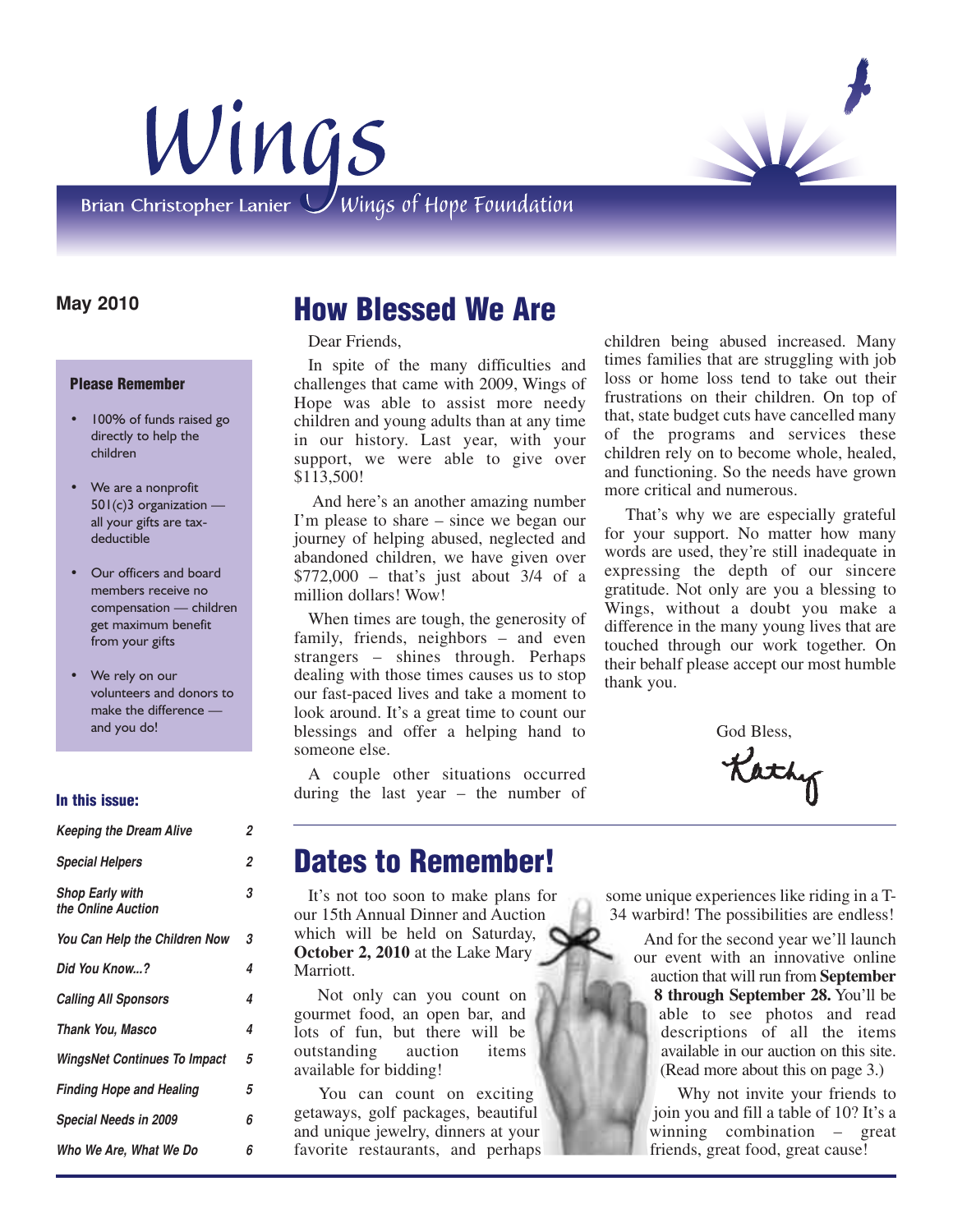

*Developing Stars*



*Thanks for Reaching Out*

### **Keeping the Dream Alive**

"I'm gonna be a star in the NBA!"

That's the dream of many school-age boys and young men. How do you keep the "star" dream alive while encouraging them to work in smaller steps toward more realistic goals? Goals such as: good grades; part-time work; staying out of trouble; choosing friends wisely; and learning life skills?

Intervention Services of Orange County does an outstanding job of keeping youth recently in foster care focused on realistic goals. Here's a success story of a young man firmly on the right track – thanks to the care, encouragement, assistance and small steps he was taught and motivated to take.

MJ, now 19 years old, was in a group foster home for most of his life. Basketball has always been his passion. In high school, MJ played basketball and, with guidance and support, he studied hard to achieve a 3.0 grade point average. A part-time job took up any free time.

Following high school MJ enrolled in community college where he continued to play basketball. He was scouted by Boston University and invited to participate in their summer basketball training camp. Because of his talent and his academic achievement, MJ has been accepted into Boston University with a basketball scholarship and will be moving to Boston this summer to begin the fall 2010 semester.

Will MJ "be a star in the NBA?" That

would be nice but he's on the path to many more "stardoms" thanks to Intervention Services teaching him how to keep the dream alive while working on basic life skills.

By supporting Intervention Services we're helping to develop a lot more "stars."

*Wings of Hope was able to assist 40 youth served by Intervention Services through the funds raised at our 2009 event. These young adults "age out of the system" when they turn 18 years old and are working hard to continue their education while working and caring for themselves.*

*The funds received from Wings provided tutoring, college application fees, books, supplies for technical college, and tuition that was not covered through state programs.* 

*In addition, a computer was purchased for the residents of The Village in Orlando. The Village is transitional housing, operated by Intervention Services. It provides young adults recently involved in the foster care system the opportunity to enhance their independent living skills before moving and living on their own. It's safe and affordable housing that includes essential life skills training and access to many community services geared to helping the youth achieve emotional well-being and self-reliance.*

### **Special Helpers in 2009**

Last year the **Orlando Orange County Expressway Authority** celebrated the opening of the 414 extension. Part of the celebration was a 5k Walk/Run, and OOCEA selected Wings of Hope as the beneficiary of the race. And you can be sure we had a celebration of our own when they presented us a check for nearly \$15,000! Just think of the number of children that were helped through that very generous gift. We're most grateful to OOCEA, title

sponsor Johnson Brothers and the many sponsors who made the race possible.

**Pat Longo**, a dear friend of Wings and Sales Vice President for **Jewels by Park Lane**, holds ongoing fundraisers for Wings of Hope. Pat donates 30% of the net sales of each fundraiser directly to Wings of Hope. And she even donates 30% of sales from Wings supporters received online at www.myparklane.com/plongo!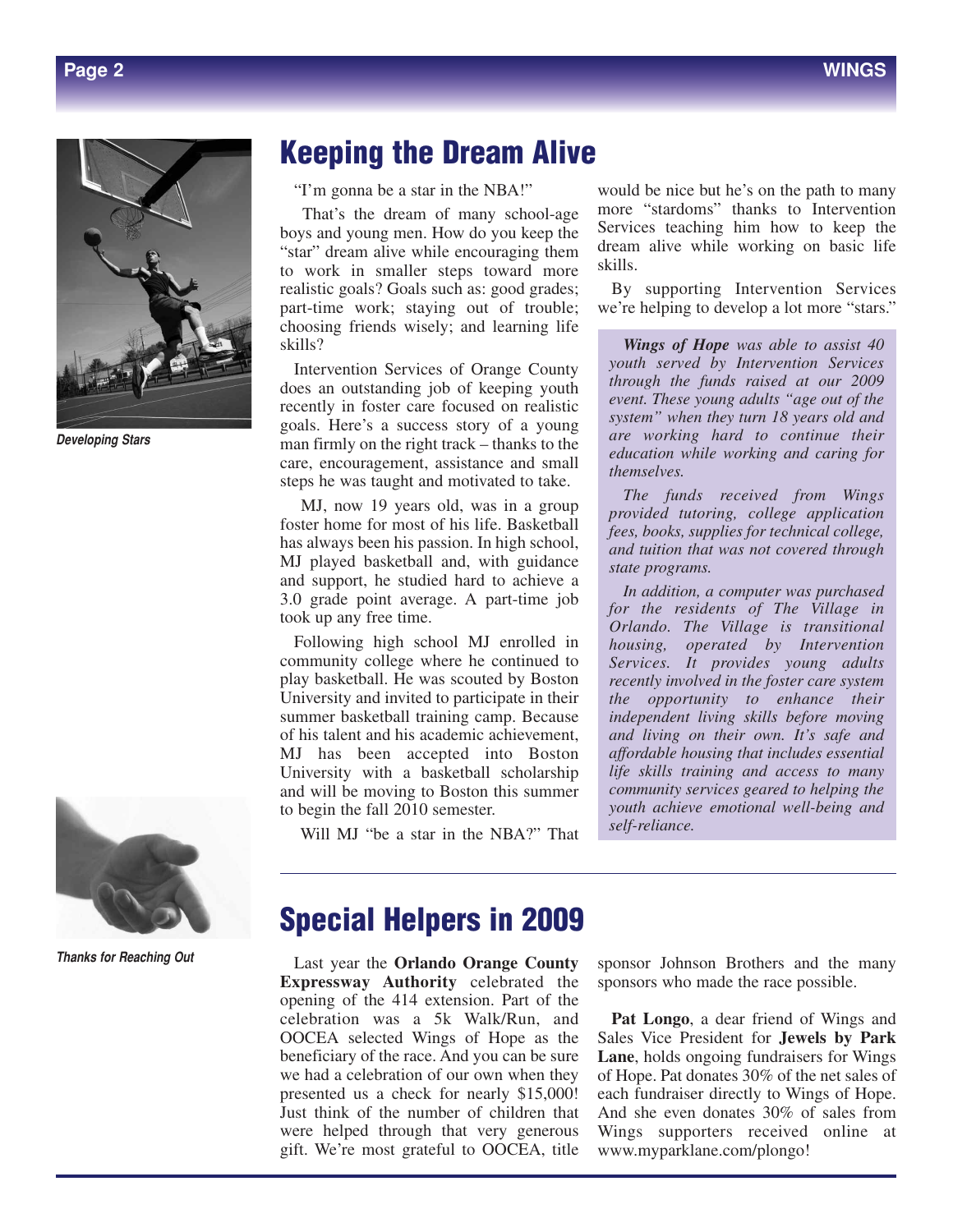## **Shop and Have Fun Early with the 2010 Online Auction!**

Did you participate in our first online auction last year? If you did, we know you'll do it again; if you didn't, you won't want to miss this year! You'll get caught up in the fun and flurry of bidding and check often to see how your bids are holding up.

So, other than the fact it's FUN, why should you participate in the online auction?

**You can see pictures and read descriptions of** *all* **auction items.** Some will be available for bid in the online auction only, some at the event only, and some items begin in the online auction and, after it closes, move to the event.

**Auction items are categorized!** You can easily find the kinds of items that interest you most. Getaways . . . Golf . . . Electronics . . . Dining . . . simply click on the category and you will see all bid items available in that category!

**It's easy to bid!** Simply register on the auction website and start bidding! You have lots of choices:

**• Buy It Now** guarantees you get the item if you pay the established price. Many popular items never make it to the live event!

**• Proxy or Auto Bidding** automatically enters a new bid for you at the lowest

possible increment needed (up to the maximum you determine) every time someone else outbids you.

**• Manually** enter a bid and you will receive a bid alert any time you've been outbid.

**Your family and friends who live outside the Central Florida area or who are unable to attend our event can participate, too!** Because it's an online auction, virtually anyone in the U.S. can participate. And they can opt for "absentee bidding" on their favorite items, and a Wings of Hope volunteer will bid for them at the event.

**The online auction will take place September 8 – 28!** And the site will be available for "viewing only" in early August. Be sure we have your e-mail address so we can send you updates. Contact Kathy at Kathy@wingsofhope.net and remember to include your name and home or business address.

You'll be able to access the online auction<br>site through our website at through our website at **www.wingsofhope.net** or directly at **www.biddingforgood.com/wingsofhope foundation.**

Happy bidding!



*Online Auction Dates: September 8-September 28*

*The children have many needs throughout the year. Why not consider establishing a monthly donation to Wings of Hope to provide ongoing support for the kids! Please call Kathy at 407-312-0884 or email Kathy@wingsofhope.net to find out how!*

## **You Can Help the Children Now!**

As you know, Wings of Hope is dedicated to providing financial help for children and young adults in Central Florida. Although our primary fundraising occurs in the fall at our annual dinner and auction, the children have ongoing needs throughout the year.

Right now, there is a great need for school supplies, clothing and shoes for the upcoming school year.

Think about how excited your kids are when you take them shopping for back-toschool clothes and supplies. They just take for granted that Mom and Dad will see to it that they have everything they need for the first day of school. Now take a minute to

think about the abused, neglected and abandoned kids who don't have a Mom or Dad to take them school shopping . . . that's where we can help!

We must start now to provide the necessities to enable a student to feel confidant and prepared to begin a new school year. To participate all you have to do is:

1. Be sure your donation is made by **July 17** so all the shopping can be completed in time for school

2. Call Kathy at 407-312-0884 with your credit card number or complete the card enclosed in this newsletter and mail in the envelope provided.



*Help a child get ready for school*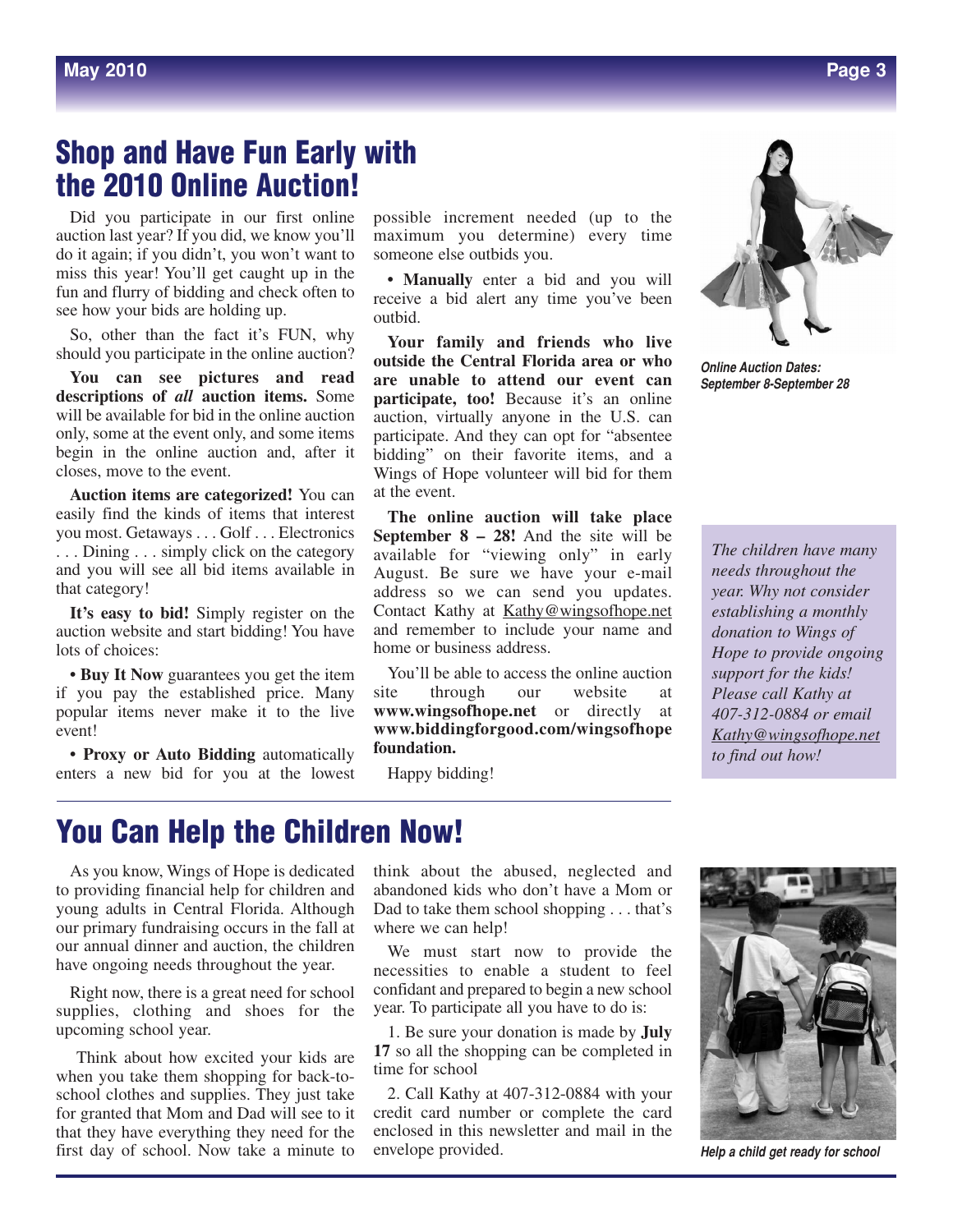

*Remember a friend and help a child with a Remembrance Card*



## **Did You Know?**

There are a variety of ways you can help us meet the needs of the children throughout the year. Here are just some examples:

#### **Workplace Giving**

Whether your company participates in the United Way Campaign or has a unique Workplace Giving program, Wings of Hope qualifies to be your designated charity of choice.

#### **Remembrance Cards**

Your donation in memory or honor of family member or friend is a wonderful tribute to someone's memory or in celebration of a birthday or anniversary.

The recipient of a Wings Remembrance Card will be pleased that a child was helped in their name.

To order cards or for more information, contact us through our website at www.wingsofhope.net or call 407-312- 0884.

#### **Matching Gifts**

Many companies offer a Matching Gift program so you may want to find out what your company policies are.

Every time you personally make a donation to Wings, your company may match that donation anywhere from 25% to 100%.

It's a wonderful way to make your donation grow and increase the number of children you help!

## **Thank you, Masco!**

Wings of Hope was selected as the Masco Charity of the Month in August of 2009. Employees took part in raffles, bake sale and candy sales throughout the month for many exciting items. A total of \$4201 was raised by employee participation and that was doubled by a 100% match from Masco Contractor Services totaling \$8402 to Wings!

## **Calling all Sponsors!**

There are many benefits to sponsorship of our 15th Annual Dinner and Auction! Why not consider the possibility of sponsoring our event as an individual or talking to someone at your company?

The addition of an online auction offers valuable exposure to sponsors and donors by reaching a national audience. We'll send numerous email communications and use other promotional vehicles to encourage participation and support in spreading the word about our auction.

It's a great way to advertise your business and commitment to the community!

See all sponsor levels and benefits on our website at www.wingsofhope.net.

**Thanks to our 2009 Sponsors!**

**SPONSOR AND WINGS PARTNER -- \$10,000** Masco Contractor Services

**PLATINUM SPONSORS -- \$5,000** Bill & Kathie Hohns Tupperware Brands Corporation

**GOLD SPONSORS -- \$3,000** La-Man Corporation Laschober & Sovich

**SILVER SPONSORS -- \$1,500** Bernstein Global Wealth Management Harriett Lake LC Marketing Joe & Alana Quigley Joe Trepani

**BRONZE SPONSORS -- \$1,000** All Media Graphics Couchman Printing Daytona Beach West Rotary Club Enterprise Industrial Park Joe & Anita Hara Kelly Canova Photography Lake Mary Rotary Club Mayee Leung Sandi Nelson The Message Works Joe & Teresa Trepani Volusia Rental & Equipment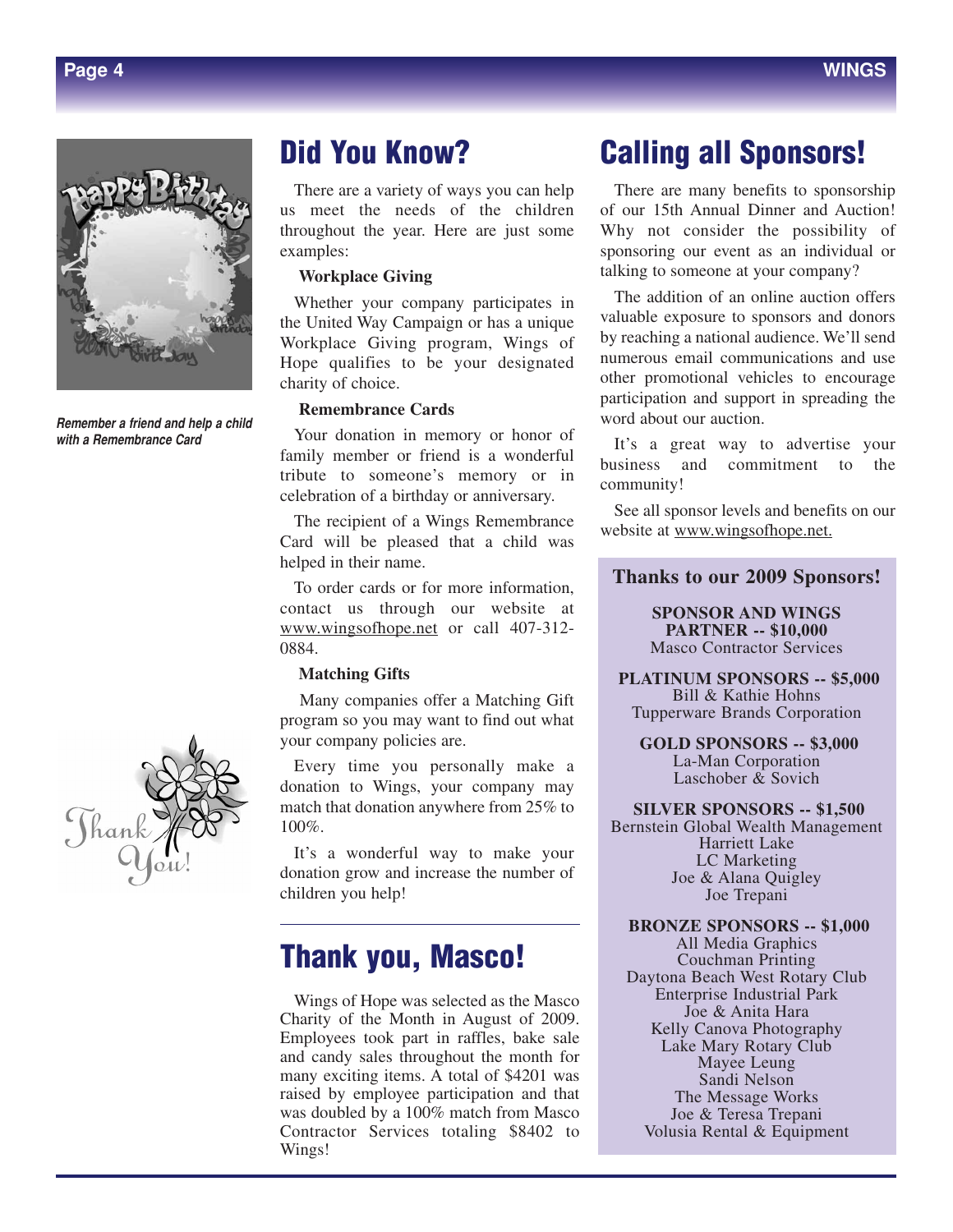# **WingsNet Continues to Impact Youth**

The Wings of Hope Foundation created the WingsNet Program in Volusia County in partnership with Children's Home Society to assist young adults who "age out of the system" when they turn 18 and have no family support system of their own.

This critical and innovative program allows participants to earn incentives for working, doing well in school and achieving academic goals.

When Christopher was three years old, his mother died. He lived with many different guardians who exposed him to alcohol, drugs and abuse. By the time he was fifteen, he was turned over to dependent care and was placed at Brian's House a Children's Home Society residential home for teenage boys.

After a year of living at Brian's House, Christopher's life changed. He learned to trust the staff and the residents but, more importantly, he learned to believe in himself. He is working on his GED at Daytona State College and his academic skills have grown. When he passed Daytona State's required admissions test, WingsNet awarded him a \$250 check. When he maintains good grades, receives his GED, and graduates from college, he'll receive additional WingsNet assistance. Christopher's motivation and hard work are a testament to the importance of the WingsNet program – through WingsNet, Christopher has financial incentives to both motivate him and allow him to reach his academic goals. Christopher is putting all his efforts into becoming an independent, responsible adult, and WingsNet can make his journey a little easier.

The program has proven to be a blessing to hard-working participants, and an inspiration to the organizations which have seen WingsNet's wonderful impact. With a little support, many teens and young adults have the chance for beginning a life of promise and hope.

*WingsNet Offers a Helping Hand to Teens Aging Out*

## **Finding Hope and Healing**

*"My past has been filled with hardship, pain and the reality of loneliness. But even through all the miles of dark tunnels I've had to force myself to continue to walk through, without a gleam of light within sight, all I ask is a chance to be given the trust of a family once again."*

Keith expresses himself so well for being a young teen struggling to survive. He wrote these words to his counselors and mentors at the Boys Town Emergency Shelter and Assessment Center in Oviedo.

The shelter is a temporary home for many teens who have been rescued from abusive families, have been runaways, or perhaps have been living on the streets.

Keith's request is to stay with his Boys Town family by moving from the shelter to one of the long-term residential homes. And his words are a testament to the Boys Town organization and staff in providing

treatment to the young people in their care. Treatment — not just food and shelter. Treatment that provides healing, guidance, direction, and hope for becoming whole, self-sufficient, confidant adults.

Because of continuous budget cuts, state agencies are placing more youth in traditional foster homes instead of treatment homes such as Boys Town. This may be good for the budget but it's not necessarily in the best interest of the child.

There are far too many children like Keith in need of healing and hope. For the past two years, Wings has "sponsored" a child who is not from the foster care system but who needed the programs Boys Town provides. We believe in the mission and goals of Boys Town and are proud to support their programs.



*We continue to pray for all children to have hope for the future*